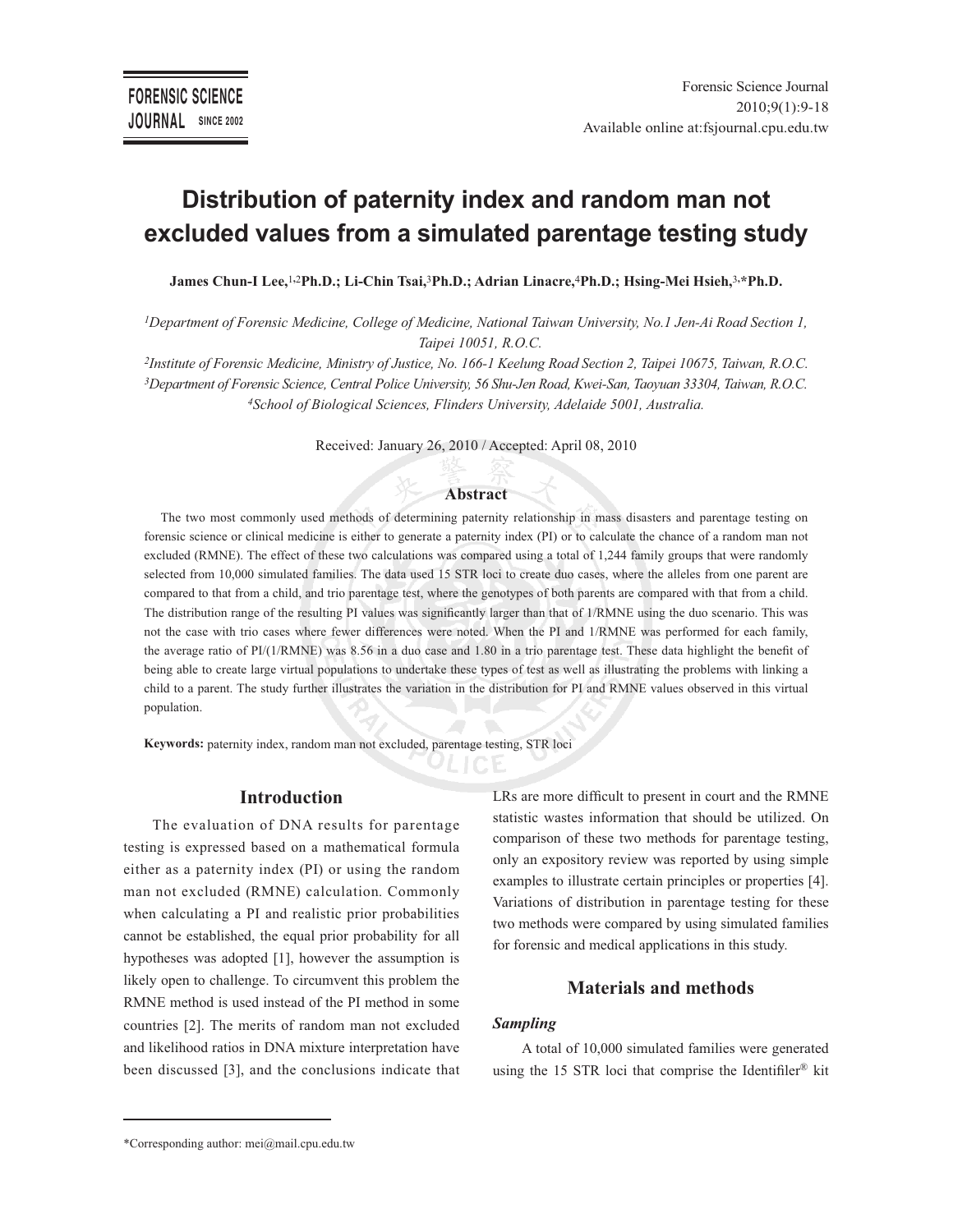(Applied Biosystems, Foster City, CA, USA) with allele frequencies taken from the Taiwanese population [5]. From the 10,000 families, 1,244 were selected randomly and a PI or RMNE determined [2, 6] assuming either a trio paternity test or a duo test. To simulate the 1,244 duo tests the "mother" was removed from the calculation.

#### *Data analysis*

Calculation of PI and RMNE was performed by Forensic DNA data analysis system [7], and the statistic analysis was performed by the SigmaPlot software [8]. In this study, variations of distribution for PI and RMNE were evaluated in duo and trio cases respectively. The reciprocal of RMNE value (1/RMNE) was adopted for representing the likelihood ratio between alleged father and random man not excluded. The Kolmogorov-Smirnov goodness of fit test [9] was used to assess the distribution.

# **Results and discussion**

# *Distribution of PI and 1/RMNE in duo parentage testing*

The distribution of the PI and 1/RMNE values from the 1,244 duo families is shown in Table 1. The median, observed value (O) and expected value (E) for 30 intervals are provided in this table. The distribution of observed value and expected value was assessed by the Kolmogorov-Smirnov (KS) test. The KS value was 0.1351 and 0.1531 for PI(log) and 1/RMNE(log) respectively, both of which are lower than the critical P value. The distribution for the duo case is shown in Figure 1. The minimum and maximum value of observed

**Table 1.** Distributions of PI and 1/RMNE in 1,244 duo and trio families.

|                 |               |              | Duo <sup>a</sup> |                | <b>Trio<sup>a</sup></b> |           |               |                |        |                |              |           |
|-----------------|---------------|--------------|------------------|----------------|-------------------------|-----------|---------------|----------------|--------|----------------|--------------|-----------|
| <b>Interval</b> | PI (log)      |              |                  | $1/RMNE$ (log) |                         |           | PI (log)      |                |        | $1/RMNE$ (log) |              |           |
|                 | <b>Median</b> | $\mathbf 0$  | E                | <b>Median</b>  | $\mathbf 0$             | ${\bf E}$ | <b>Median</b> | $\mathbf 0$    | E      | <b>Median</b>  | $\mathbf 0$  | ${\bf E}$ |
| $\mathbf{1}$    | 1.80          | $\mathbf{1}$ | 3.92             | 2.68           | 6                       | 7.37      | 4.21          | 3              | 7.34   | 4.09           | $\mathbf{1}$ | 5.42      |
| $\mathfrak{2}$  | 2.04          | $\mathbf{1}$ | 6.57             | 2.79           | 6                       | 11.82     | 4.48          | $\overline{2}$ | 11.44  | 4.35           | 1            | 9.12      |
| $\mathfrak{Z}$  | 2.28          | 3            | 10.51            | 2.90           | 11                      | 18.10     | 4.74          | $\overline{7}$ | 17.11  | 4.60           | 6            | 14.61     |
| $\overline{4}$  | 2.53          | 5            | 16.12            | 3.01           | 24                      | 26.46     | 5.00          | 19             | 24.55  | 4.85           | 14           | 22.27     |
| 5               | 2.77          | 20           | 23.64            | 3.13           | 32                      | 36.95     | 5.27          | 27             | 33.83  | 5.11           | 22           | 32.31     |
| 6               | 3.02          | 33           | 33.20            | 3.24           | 59                      | 49.27     | 5.53          | 47             | 44.74  | 5.36           | 46           | 44.61     |
| $\overline{7}$  | 3.26          | 49           | 44.61            | 3.35           | 56                      | 62.73     | 5.79          | 65             | 56.80  | 5.62           | 64           | 58.63     |
| 8               | 3.50          | 63           | 57.37            | 3.46           | 80                      | 76.26     | 6.05          | 70             | 69.22  | 5.87           | 68           | 73.35     |
| 9               | 3.75          | 71           | 70.62            | 3.57           | 92                      | 88.53     | 6.32          | 87             | 80.97  | 6.12           | 110          | 87.34     |
| 10              | 3.99          | 83           | 83.19            | 3.69           | 104                     | 98.14     | 6.58          | 95             | 90.92  | 6.38           | 85           | 98.99     |
| 11              | 4.23          | 91           | 93.80            | 3.80           | 94                      | 103.88    | 6.84          | 101            | 98.00  | 6.63           | 128          | 106.78    |
| 12              | 4.48          | 108          | 101.22           | 3.91           | 115                     | 104.99    | 7.10          | 102            | 101.39 | 6.89           | 100          | 109.64    |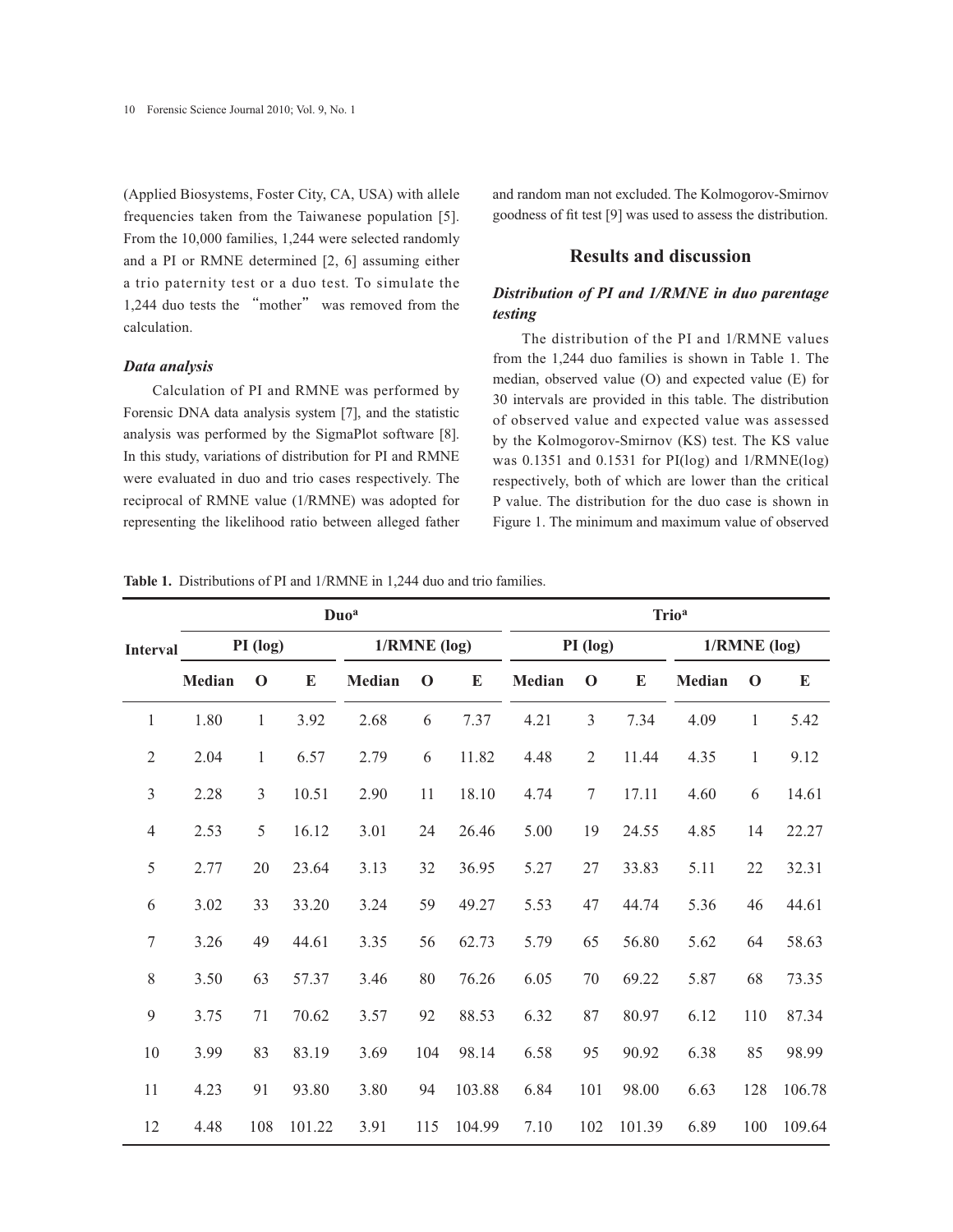|              |        |                | Duo <sup>a</sup> |        | <b>Trio<sup>a</sup></b> |           |             |                |        |               |                  |           |  |
|--------------|--------|----------------|------------------|--------|-------------------------|-----------|-------------|----------------|--------|---------------|------------------|-----------|--|
| Interval     |        | PI (log)       |                  |        | $1/RMNE$ (log)          |           |             | PI (log)       |        |               | $1/RMNE$ (log)   |           |  |
|              | Median | $\mathbf 0$    | E                | Median | $\mathbf 0$             | ${\bf E}$ | Median      | $\mathbf 0$    | E      | <b>Median</b> | $\mathbf 0$      | ${\bf E}$ |  |
| 13           | 4.72   | 114            | 104.54           | 4.02   | 101                     | 101.33    | 7.37        | 104            | 100.69 | 7.14          | 107              | 107.15    |  |
| 14           | 4.96   | 96             | 103.34           | 4.13   | 96                      | 93.38     | 7.63        | 83             | 95.99  | 7.39          | 100              | 99.68     |  |
| 15           | 5.21   | 95             | 97.77            | 4.25   | $70\,$                  | 82.17     | 7.89        | 83             | 87.84  | 7.65          | 80               | 88.26     |  |
| 16           | 5.45   | 82             | 88.52            | 4.36   | 64                      | 69.04     | 8.16        | $70\,$         | 77.16  | 7.90          | 59               | 74.38     |  |
| 17           | 5.69   | 69             | 76.72            | 4.47   | 55                      | 55.40     | 8.42        | 65             | 65.06  | 8.16          | 59               | 59.66     |  |
| 18           | 5.94   | 65             | 63.63            | 4.58   | 45                      | 42.44     | 8.68        | 56             | 52.65  | 8.41          | 50               | 45.55     |  |
| 19           | 6.18   | 50             | 50.51            | 4.69   | 31                      | 31.05     | 8.94        | 43             | 40.91  | 8.66          | 34               | 33.10     |  |
| 20           | 6.42   | 52             | 38.37            | 4.80   | 21                      | 21.69     | 9.21        | 41             | 30.51  | 8.92          | 40               | 22.90     |  |
| 21           | 6.67   | 29             | 27.90            | 4.92   | 25                      | 14.47     | 9.47        | 33             | 21.84  | 9.17          | 22               | 15.08     |  |
| 22           | 6.91   | 15             | 19.42            | 5.03   | 13                      | 9.21      | 9.73        | 6              | 15.01  | 9.43          | 19               | 9.45      |  |
| 23           | 7.16   | 21             | 12.93            | 5.14   | 15                      | 5.60      | 9.99        | 14             | 9.90   | 9.68          | $\boldsymbol{7}$ | 5.64      |  |
| 24           | 7.40   | 9              | 8.25             | 5.25   | $8\,$                   | 3.25      | 10.26       | 6              | 6.27   | 9.93          | $\tau$           | 3.20      |  |
| 25           | 7.64   | 6              | 5.03             | 5.36   | 9                       | 1.80      | 10.52       | $\mathfrak s$  | 3.81   | 10.19         | 6                | 1.73      |  |
| 26           | 7.89   | 6              | 2.94             | 5.48   | $\overline{4}$          | 0.96      | 10.78       | $\overline{2}$ | 2.22   | 10.44         | $\overline{4}$   | 0.89      |  |
| 27           | 8.13   | $\overline{2}$ | 1.64             | 5.59   | $\overline{2}$          | 0.48      | 11.05       | 5              | 1.24   | 10.70         | $\overline{2}$   | 0.44      |  |
| 28           | 8.37   | $\mathbf{1}$   | 0.88             | 5.70   | $\overline{4}$          | 0.23      | 11.31       | $\mathbf{1}$   | 0.67   | 10.95         | $\mathbf{1}$     | 0.20      |  |
| 29           | 8.62   | $\overline{3}$ | 0.45             | 5.81   | $\mathbf{1}$            | 0.11      | 11.57       | $\mathbf{1}$   | 0.35   | 11.20         | $\mathbf{1}$     | 0.09      |  |
| 30           | 8.86   | $\mathbf{1}$   | 0.22             | 5.92   | $\overline{1}$          | 0.05      | $11.83 \t1$ |                | 0.17   | 11.46         | $\mathbf{1}$     | 0.04      |  |
| Mean         |        | 4.88           | 4.78             |        | 3.95                    | 3.88      |             | 7.32           | 7.19   |               | 7.06             | 6.90      |  |
| ${\rm SD}$   |        | 1.14           | 1.16             |        | 0.55                    | 0.52      |             | 1.25           | 1.30   |               | 1.17             | 1.14      |  |
| $\rm KS$     |        |                | 0.1351           |        |                         | 0.1531    |             |                | 0.1822 |               |                  | 0.1379    |  |
| $\, {\bf P}$ |        |                | 0.6121           |        |                         | 0.4501    |             |                | 0.2456 |               |                  | 0.5857    |  |

**Table 1. (continued)**

aMedian was for each interval. O and E represented observed and expected value respectively.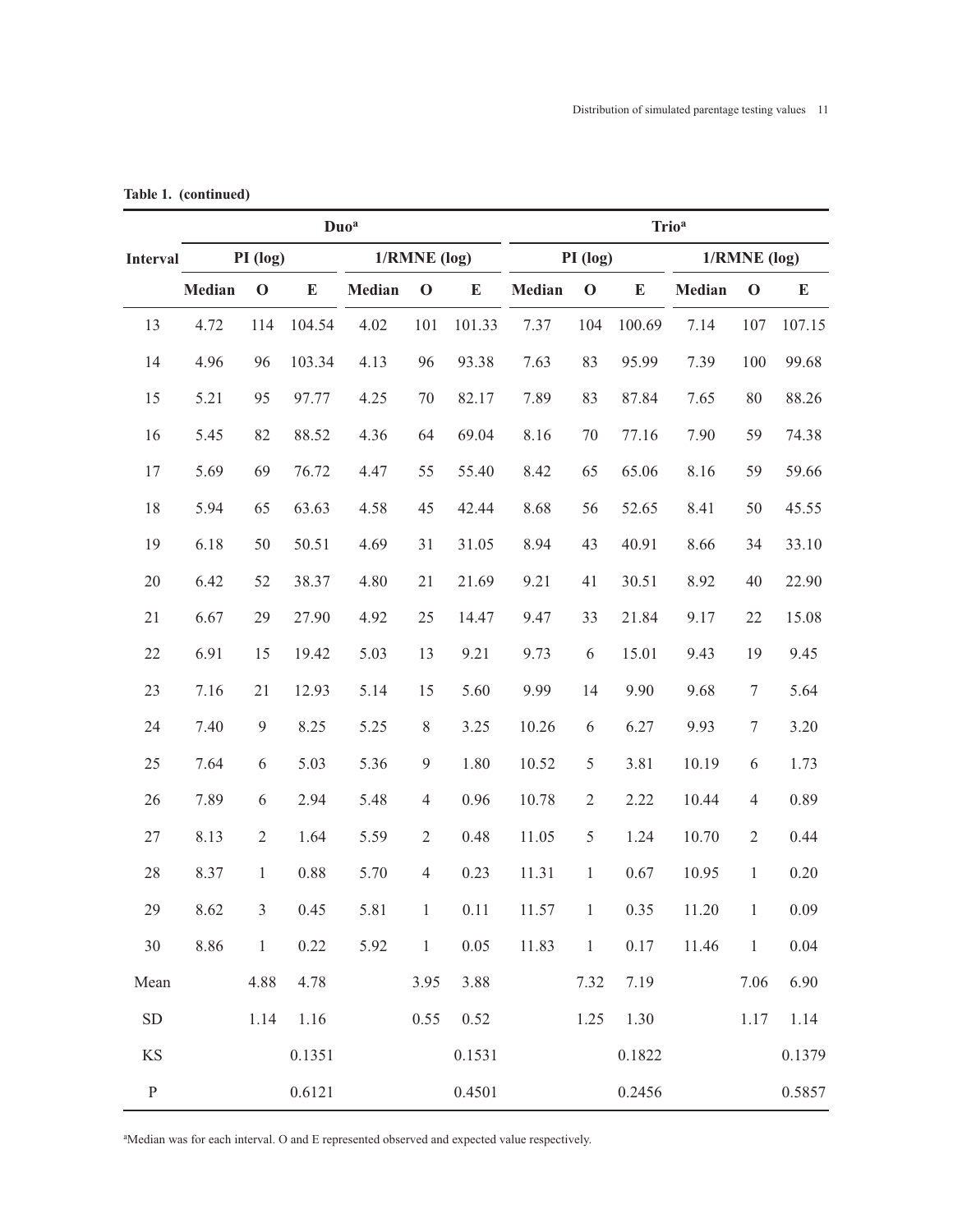PI was 47.39 and 1.18E+09 respectively. The minimum and maximum value of observed 1/RMNE was 419.65 and 9.53E+05 respectively. The observed standard deviation (SD) of PI (1.14) was 2 folds more than 1/ RMNE (0.55) (Table 1), indicating that the distribution range of PI was larger than that of 1/RMNE. The distribution range was concentrated within 748.36 to 1.05E+05 for 95 % of 1/RMNE values. The distributions of PI and 1/RMNE ratio (PI /(1/RMNE)) for these families are shown in Table 2. The means of observed and expected values for PI were both slightly higher than those of 1/RMNE. The ratios were 8.56 (log 8.56=0.93) and 6.61 (log 6.61=0.82) respectively.

# *Distribution of PI and 1/RMNE in trio parentage testing*

For the 1,244 families, the distribution of PI and 1/RMNE in trio parentage testing showed that the minimum observed PI value was 12117.07 and maximum



**Fig.1** The distribution plot of PI and 1/RMNE in duo parentage testing. The x axis represents the log of the PI data and the 1/RMNE value. The y axis represents the Density (the normal probability density function). A higher mean value is observed for the PI data compared to the 1/RMNE and there is wider variation.

|                 |         | <b>Duo</b>          |           | <b>Trio</b>     |                     |                  |           |  |  |
|-----------------|---------|---------------------|-----------|-----------------|---------------------|------------------|-----------|--|--|
|                 |         | $PI/(1/RMNE)$ (log) |           |                 | $PI/(1/RMNE)$ (log) |                  |           |  |  |
| <b>Interval</b> | Median  | $\mathbf 0$         | ${\bf E}$ | <b>Interval</b> | Median              | $\mathbf 0$      | ${\bf E}$ |  |  |
| $\mathbf{1}$    | $-1.70$ | $\sqrt{2}$          | 2.86      | $\mathbf{1}$    | $-0.93$             | 3                | 8.13      |  |  |
| $\sqrt{2}$      | $-1.49$ | $\overline{4}$      | 5.14      | $\sqrt{2}$      | $-0.84$             | 8                | 12.09     |  |  |
| $\mathfrak{Z}$  | $-1.27$ | 6                   | 8.78      | $\mathfrak{Z}$  | $-0.74$             | $\boldsymbol{7}$ | 17.37     |  |  |
| $\overline{4}$  | $-1.06$ | 15                  | 14.26     | $\overline{4}$  | $-0.65$             | 18               | 24.09     |  |  |
| 5               | $-0.85$ | 18                  | 21.99     | 5               | $-0.55$             | 19               | 32.25     |  |  |
| 6               | $-0.64$ | 27                  | 32.21     | 6               | $-0.46$             | 42               | 41.67     |  |  |
| $\tau$          | $-0.43$ | 42                  | 44.80     | $\tau$          | $-0.36$             | 54               | 51.97     |  |  |
| 8               | $-0.22$ | 56                  | 59.20     | $\,8\,$         | $-0.27$             | 78               | 62.57     |  |  |
| 9               | $-0.01$ | 74                  | 74.29     | 9               | $-0.17$             | 87               | 72.72     |  |  |
| $10\,$          | 0.20    | 93                  | 88.56     | $10\,$          | $-0.08$             | 72               | 81.58     |  |  |
| 11              | 0.42    | 101                 | 100.26    | 11              | 0.02                | 95               | 88.35     |  |  |
| 12              | 0.63    | 113                 | 107.81    | 12              | 0.11                | 97               | 92.36     |  |  |

**Table 2.** Distributions of PI and 1/RMNE ratio in 1,244 duo and trio families.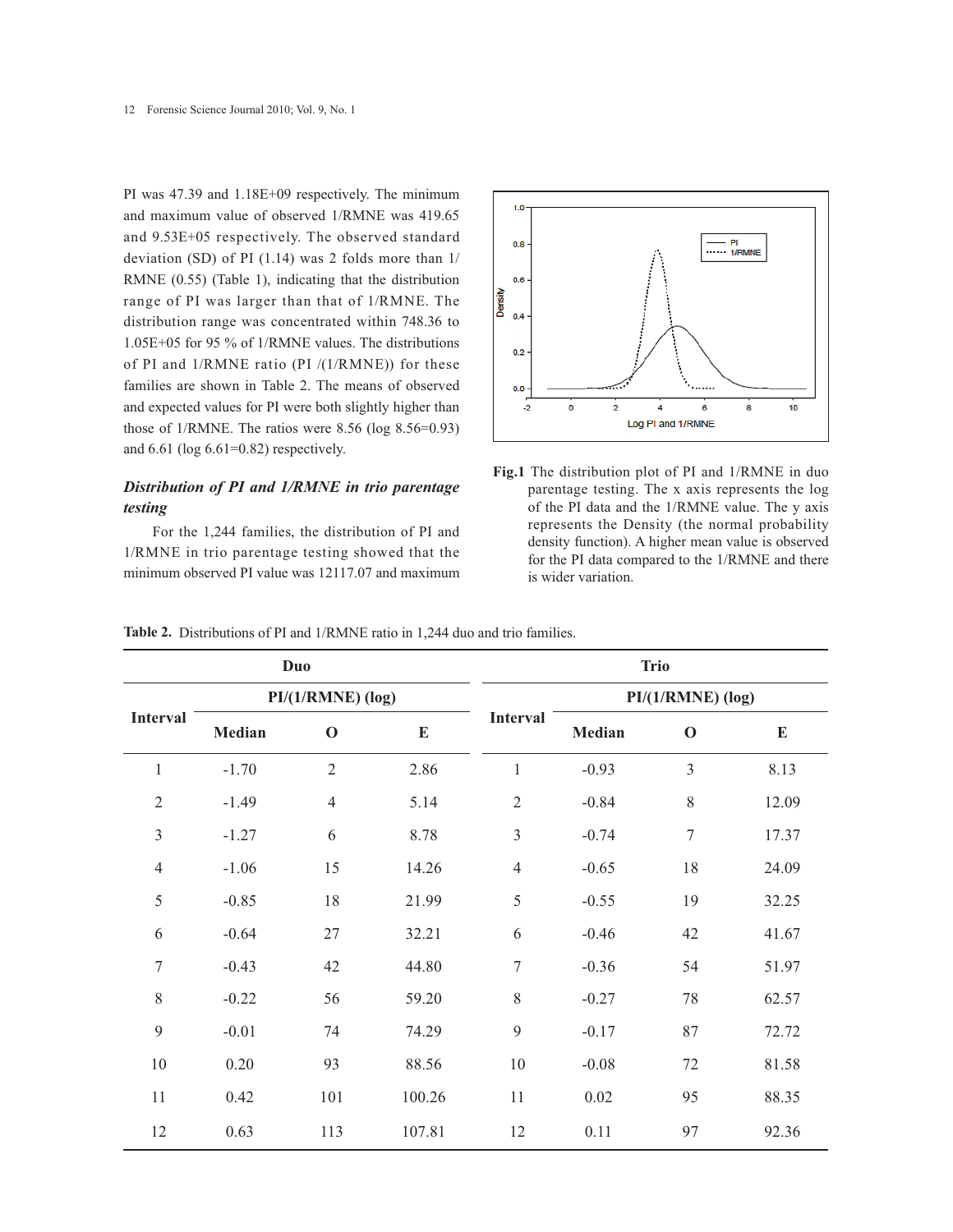|               |        | <b>Duo</b>          |           | <b>Trio</b> |                     |                |           |  |  |  |
|---------------|--------|---------------------|-----------|-------------|---------------------|----------------|-----------|--|--|--|
|               |        | $PI/(1/RMNE)$ (log) |           |             | $PI/(1/RMNE)$ (log) |                |           |  |  |  |
| Interval      | Median | $\mathbf O$         | ${\bf E}$ | Interval    | Median              | $\mathbf O$    | ${\bf E}$ |  |  |  |
| 13            | 0.84   | 128                 | 110.10    | 13          | 0.21                | 83             | 93.19     |  |  |  |
| 14            | 1.05   | 98                  | 106.81    | 14          | 0.30                | 90             | 90.78     |  |  |  |
| 15            | 1.26   | 93                  | 98.41     | 15          | $0.40\,$            | $78\,$         | 85.35     |  |  |  |
| 16            | 1.47   | $72\,$              | 86.12     | 16          | 0.49                | 74             | 77.47     |  |  |  |
| $17$          | 1.68   | 67                  | 71.58     | $17\,$      | 0.59                | 62             | 67.87     |  |  |  |
| $18\,$        | 1.89   | 58                  | 56.51     | $18\,$      | 0.68                | 68             | 57.40     |  |  |  |
| 19            | 2.11   | 44                  | 42.37     | 19          | 0.78                | 51             | 46.86     |  |  |  |
| $20\,$        | 2.32   | 35                  | 30.18     | $20\,$      | $0.88\,$            | 32             | 36.93     |  |  |  |
| $21\,$        | 2.53   | 26                  | 20.41     | 21          | 0.97                | $27\,$         | 28.09     |  |  |  |
| $22\,$        | 2.74   | $20\,$              | 13.11     | $22\,$      | 1.07                | 23             | 20.63     |  |  |  |
| 23            | 2.95   | 19                  | 8.00      | 23          | 1.16                | 12             | 14.62     |  |  |  |
| 24            | 3.16   | $\overline{9}$      | 4.64      | 24          | 1.26                | 23             | 10.00     |  |  |  |
| 25            | 3.37   | $\boldsymbol{7}$    | 2.55      | 25          | 1.35                | 13             | 6.61      |  |  |  |
| 26            | 3.58   | $\sqrt{6}$          | 1.34      | 26          | 1.45                | 6              | 4.21      |  |  |  |
| $27\,$        | 3.79   | $\overline{4}$      | 0.66      | $27\,$      | 1.54                | $\sqrt{5}$     | 2.59      |  |  |  |
| $28\,$        | 4.01   | 2                   | 0.31      | 28          | 1.64                | $\overline{9}$ | 1.54      |  |  |  |
| 29            | 4.22   | $\overline{2}$      | 0.14      | 29          | 1.73                | 5              | 0.88      |  |  |  |
| 30            | 4.43   | $\mathfrak{Z}$      | $0.06\,$  | 30          | 1.83                | $\mathfrak{Z}$ | 0.49      |  |  |  |
| Mean          |        | 0.93                | 0.82      | Mean        |                     | 0.25           | 0.19      |  |  |  |
| ${\rm SD}$    |        | 1.00                | 0.93      | ${\rm SD}$  |                     | 0.51           | 0.51      |  |  |  |
| $\mathbf{KS}$ |        |                     | 0.1489    | KS          |                     |                | 0.0942    |  |  |  |
| ${\bf P}$     |        |                     | 0.4858    | ${\bf P}$   |                     |                | 0.9423    |  |  |  |

# **Table 2. (continued)**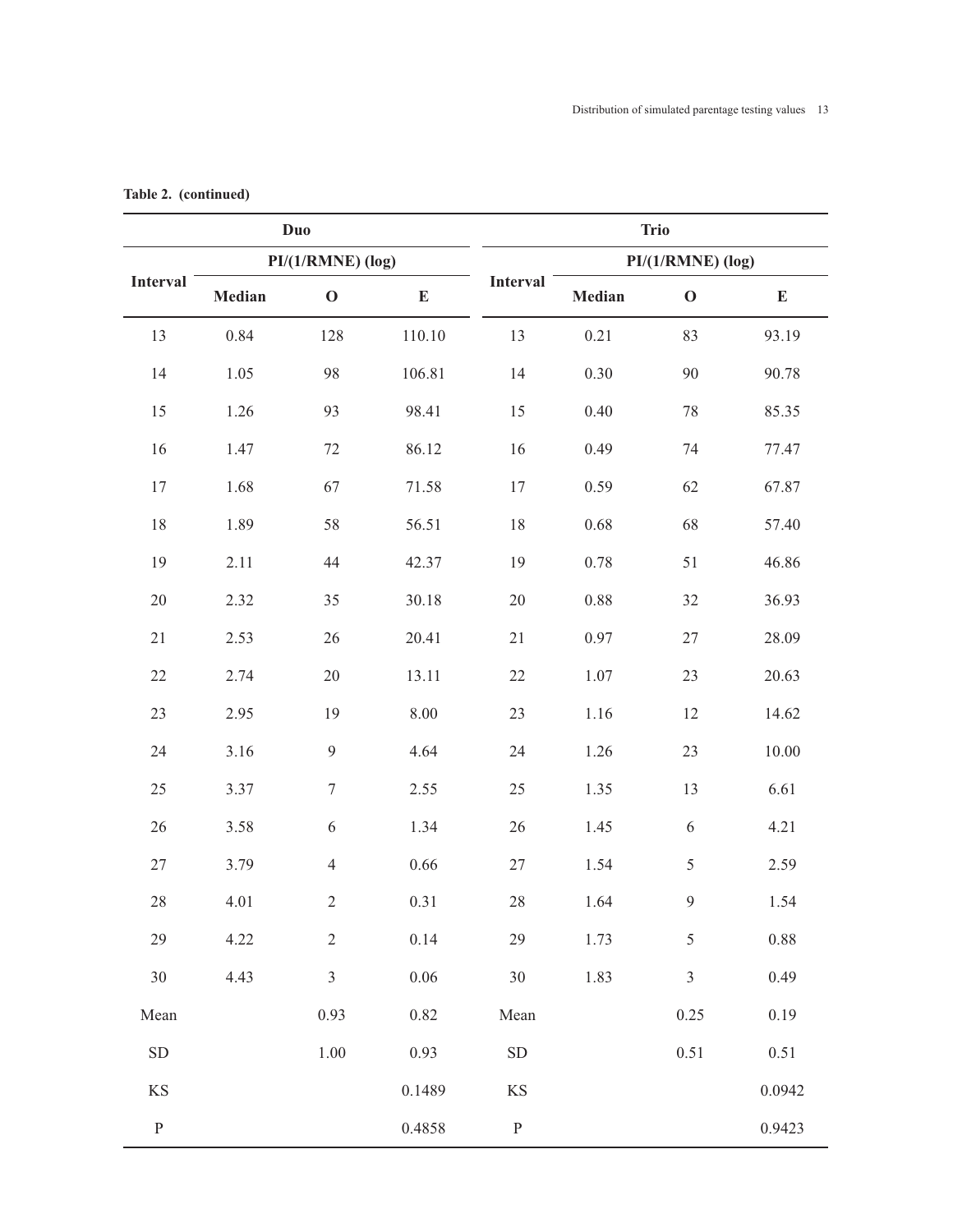observed value was 9.22E+11, whereas the minimum and maximum value of observed 1/RMNE was 9239.40 and 3.84E+11 respectively. The KS value was 0.1822 for PI(log) and 0.1379 for 1/RMNE(log), both of which were lower than the critical P value. Figure 2 shows the distribution in trio parentage testing. Comparing with the result reported by Buckleton J et al. [10], Figure 2 shows



**Fig.2** The distribution plot of PI and 1/RMNE in trio parentage testing. The x axis represents the log of the PI data and the 1/RMNE value. The y axis represents the Density (the normal probability density function). The two sets of data show much similarity with only minor increase in the mean of the PI data compared to that of the 1/RMNE.

a distribution with slightly lower than it. This is expected to be resulted from the nature of different populations (African and Taiwanese). In this study, the expected mean of distribution for PI was 7.19 (log15488166) and for 1/RMNE was 6.90 (log7943282.3); with a SD of 1.30 for the PI and 1.14 for the 1/RMNE (Table 1). The distributions of PI and 1/RMNE ratio for these families are shown in Table 2. The mean of observed values for PI /(1/RMNE) was 1.78 (log1.78=0.25) and the expected was 1.55 (log1.55=0.19). These data indicate that there are minor variations between PI and 1/RMNE values in trio parentage testing compared with the results in duo parentage testing.

#### *Variations of PI and 1/RMNE for each family*

In duo parentage testing, the minimum and maximum ratio of PI /(1/RMNE) was 0.0158 and 34191.50 respectively with an average of 8.56. In trio parentage testing, the minimum and maximum ratio of PI /(1/RMNE) was 0.1047 and 74.82 respectively with an average of 1.80. The distribution curve in Figure 3 and SD in Table 2 indicates that the ratio ranges more extensively in duo than in trio parentage testing.



**Fig.3** The distribution plot of PI /(1/RMNE) ratio in duo and trio parentage testing. The x axis represents the log of the PI  $/(1/RMNE)$  value. The y axis represents the Count (family numbers). The data indicate that there is a higher mean and larger distribution value for the duo compared to that of the trio cases using this virtual population.

For the individual family which had the minimum ratio of 0.0158 in duo parentage testing, the PI value was low when the alleged father and child were both heterozygote (Table 3). The PI was even lower when the shared allele of the alleged father and child was of common type; see TH01 data in Table 3. For the individual family with the maximum ratio (34191.50) in duo parentage testing, the PI value was high when the alleged father and child were both of heterozygote and have the same genotype (Table 3). The PI was even higher when a rare allele was shared; see TPOX and D21S11 data in Table 3. In duo parentage testing, where only the shared allele frequencies are used, the RMNE increases (or the 1/RMNE decreases) when the child is a heterozygote. The reverse was noted when the child was a homozygote for the locus where the alleles is shared. The variation range of 1/RMNE was narrow in duo parentage testing (Table 1) indicating that the variation of PI and 1/RMNE between individual families was primarily related to the genotype of alleged father and child and the frequency of the shared allele.

For the individual family which had the minimum ratio (0.1047) in trio parentage testing, the PI value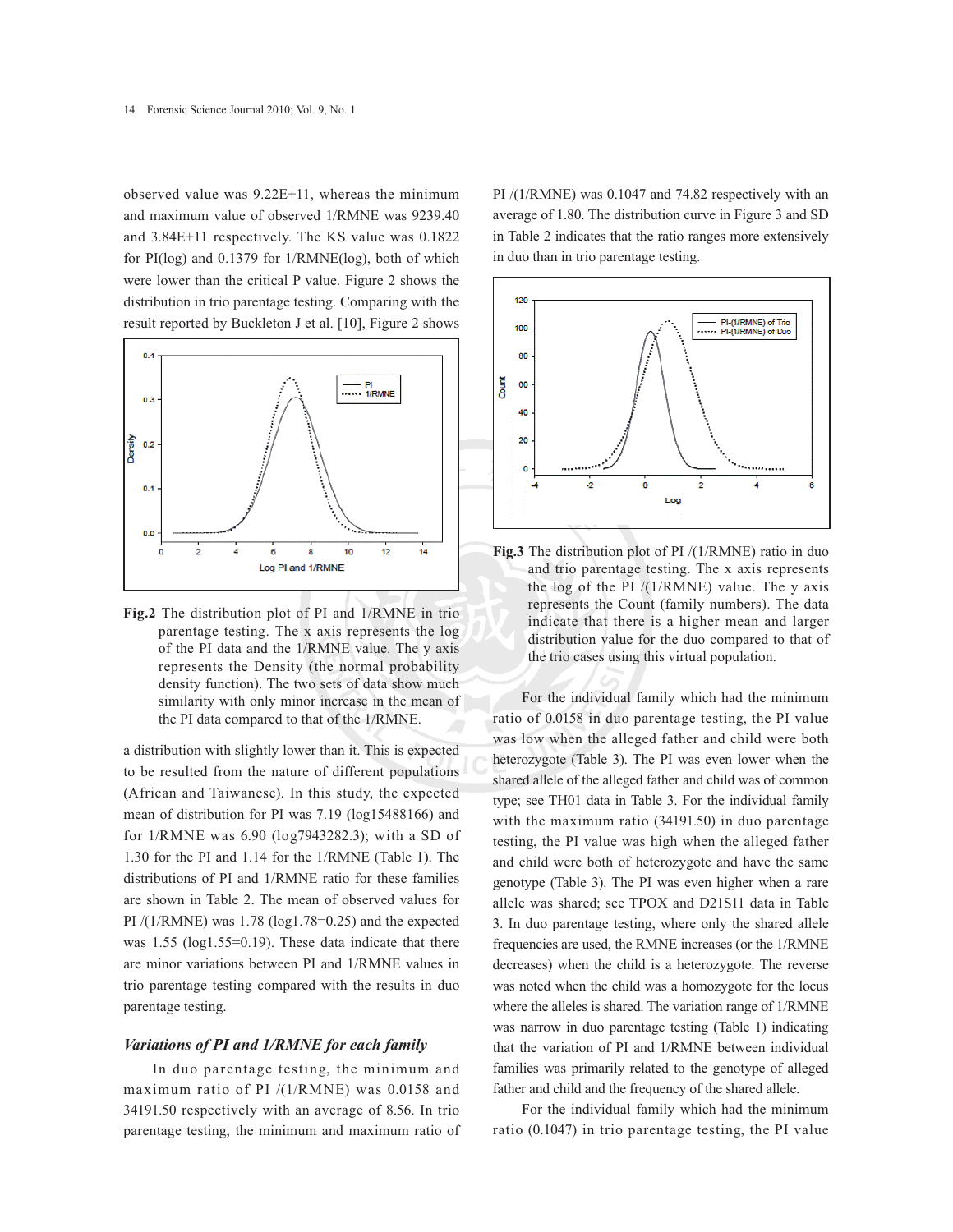was low when the alleged father was a heterozygote (Table 4). The PI was even lower when the genotype of the mother and child were shared and the alleles were common; see TPOX in Table 4. For the individual family

with the maximum ratio (74.82) in trio parentage testing, the PI was usually higher when the alleged father was a homozygote rather than a heterozygote. The PI increased with the rarity of the shared allele. The ratio of PI and 1/

**Table 3.** The minimum and maximum ratios of PI/(1/RMNE) for each family in duo parentage testing.

| <b>STR</b>      | <b>Minimum</b> <sup>a</sup> |             |      |                  |                    |        | <b>Maximum</b> <sup>a</sup> |        |                            |                    |  |
|-----------------|-----------------------------|-------------|------|------------------|--------------------|--------|-----------------------------|--------|----------------------------|--------------------|--|
| marker          | AF                          | $\mathbf C$ | PI   |                  | 1/RMNE PI/(1/RMNE) | AF     | $\mathbf C$                 | PI     |                            | 1/RMNE PI/(1/RMNE) |  |
| <b>vWA</b>      | 16, 18                      | 16, 16      | 3.17 | 3.45             | 0.92               | 14, 17 | 14, 17                      | 2.06   | 1.36                       | 1.52               |  |
| $\mathrm{TH}01$ | 7, 9                        | 9, 9.3      | 0.53 | 1.33             | 0.40               | 9, 9   | 6, 9                        | 1.05   | 1.21                       | 0.87               |  |
| <b>TPOX</b>     | 8,8                         | 8,8         | 1.80 | 1.25             | 1.45               | 8, 10  | 8,10                        | 12.47  | 1.22                       | 10.22              |  |
| CSF1PO          | 10, 12                      | 10, 11      | 1.02 | 1.35             | 0.75               | 11, 11 | 10, 11                      | 2.05   | 1.35                       | 1.52               |  |
| D5S818          | 9,10                        | 7, 10       | 1.24 | 2.44             | 0.51               | 10, 12 | 10, 12                      | 2.41   | 1.52                       | 1.59               |  |
| D13S317         | 8, 9                        | 9, 11       | 1.83 | 1.64             | 1.12               | 9, 11  | 9, 11                       | 2.87   | 1.64                       | 1.76               |  |
| D7S820          | 8, 9                        | 8,8         | 3.88 | 4.14             | 0.94               | 8,10   | 10, 11                      | 1.63   | 1.33                       | 1.23               |  |
| D16S539         | 9, 11                       | 9, 10       | 0.94 | 1.56             | 0.60               | 9, 12  | 9, 12                       | 2.11   | 1.37                       | 1.54               |  |
| D2S1338         | 20, 24                      | 20, 22      | 2.24 | 3.40             | 0.66               | 23, 23 | 19, 23                      | 2.53   | 1.60                       | 1.58               |  |
| D8S1179         | 12, 13                      | 10, 13      | 1.20 | 1.83             | 0.66               | 12, 15 | 12, 15                      | 3.44   | 1.99                       | 1.73               |  |
| D21S11          | 29, 29                      | 28, 29      | 1.97 | 1.93             | 1.02               | 28, 34 | 29, 34                      | 208.33 | 2.25                       | 92.55              |  |
| D18S511         | 15, 17                      | 15, 15      | 2.71 | 2.99             | 0.91               | 15, 18 | 13, 15                      | 1.36   | 1.68                       | 0.81               |  |
| D19S433         | 12, 13                      | 13, 15      | 0.82 | 1.65             | 0.50               |        | 13, 15.2 15, 15.2           | 1.66   | 2.56                       | 0.65               |  |
| D3S1358         | 16, 17                      | 16, 16      | 1.61 | 1.91             | 0.84               | 14, 17 | 15, 17                      | 1.07   | 1.21                       | 0.88               |  |
| ${\rm FGA}$     | 23, 25                      | 23, 24      | 1.16 | 1.60             | 0.73               | 20, 23 | 20, 23                      | 5.84   | 2.15                       | 2.71               |  |
| Cumulative      |                             |             |      | 566.538 35931.95 | 0.0158             |        |                             |        | 33772729 987.7521 34191.50 |                    |  |

<sup>a</sup>AF and C represented alleged father and child respectively.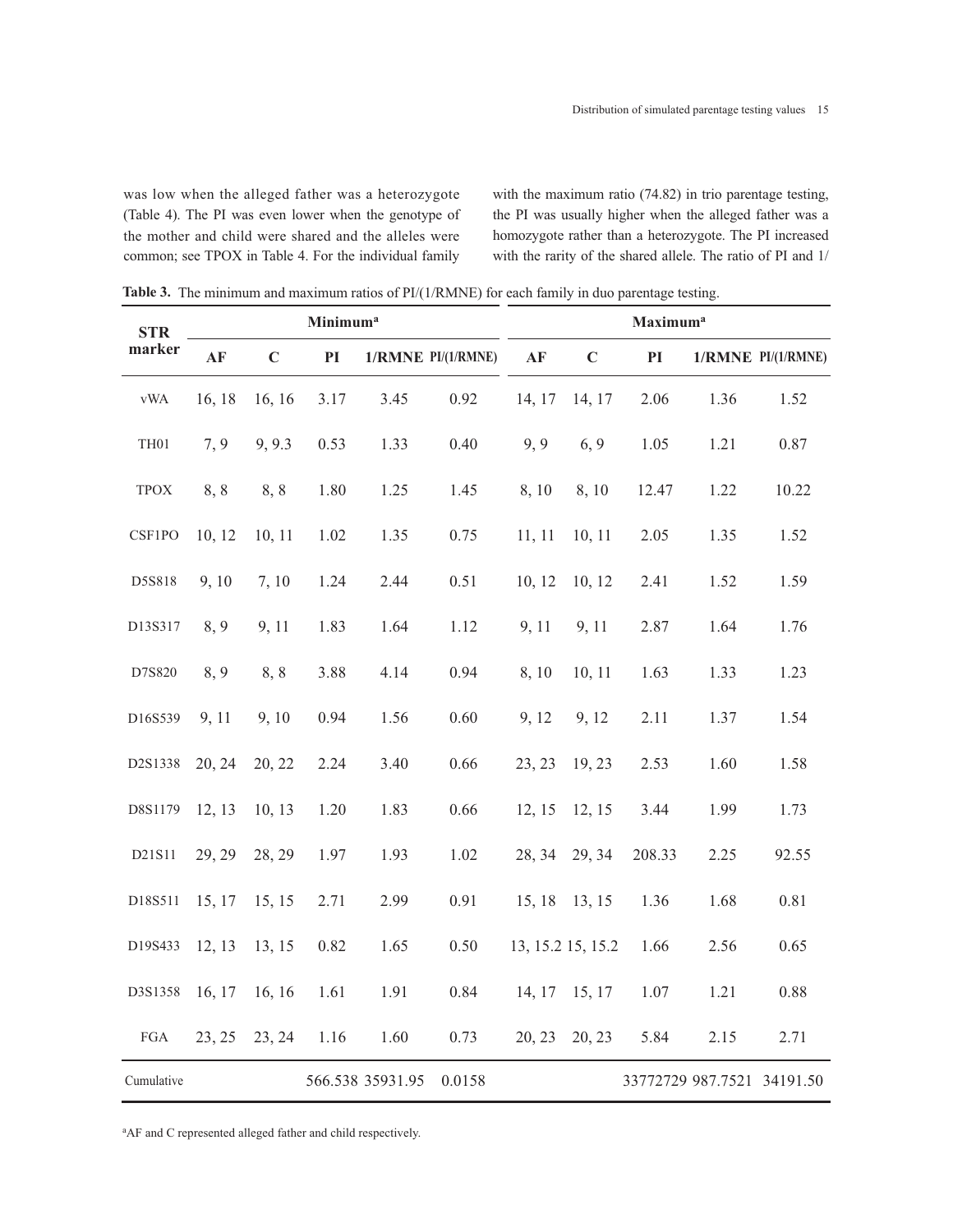RMNE was greater than one when the alleged father was a homozygote; this is independent of the genotype of the child. If the alleged father was a heterozygote, the ratio of PI and 1/RMNE was more than one only when all shared the same genotype; see vWA in Table 4.

The cumulative PI is calculated based on the product of the frequency of shared alleles and, as shown by the

data, will result in a large variation between PI and 1/ RMNE within the same family. It is the number of matching alleles used in the 1/RMNE calculation rather than the frequency of the shared alleles that is the major factor that affects the values. In contrast to the PI data, the value of RMNE is stable.

| <b>STR</b>                | Minimum <sup>a</sup> |             |             |          |         |             |  |  |  |  |  |
|---------------------------|----------------------|-------------|-------------|----------|---------|-------------|--|--|--|--|--|
| marker                    | AF                   | $\mathbf M$ | $\mathbf C$ | PI       | 1/RMNE  | PI/(1/RMNE) |  |  |  |  |  |
| $\ensuremath{\text{vWA}}$ | 14, 17               | 14, 16      | 16, 17      | 2.03     | 2.31    | 0.88        |  |  |  |  |  |
| TH01                      | 7, 9                 | 7, 7        | 7, 9        | 1.05     | 1.38    | 0.76        |  |  |  |  |  |
| <b>TPOX</b>               | 9, 11                | 8, 11       | 8, 11       | 0.59     | 1.03    | 0.58        |  |  |  |  |  |
| CSF1PO                    | 10, 11               | 11, 12      | 10, 12      | 2.04     | 2.32    | 0.88        |  |  |  |  |  |
| D5S818                    | 10, 12               | 10, 10      | 10, 10      | 2.48     | 2.76    | 0.90        |  |  |  |  |  |
| D13S317                   | 9, 11                | 8, 11       | 9, 11       | 3.67     | 3.93    | 0.93        |  |  |  |  |  |
| D7S820                    | 9, 12                | 9, 12       | 12, 12      | 2.08     | 2.36    | 0.88        |  |  |  |  |  |
| D16S539                   | 9, 10                | 9, 12       | 9, 9        | 1.88     | 2.17    | 0.87        |  |  |  |  |  |
| D2S1338                   | 18, 23               | 19, 24      | 18, 24      | 5.04     | 5.30    | 0.95        |  |  |  |  |  |
| D8S1179                   | 12, 14               | 13, 15      | 12, 15      | 3.88     | 4.15    | 0.94        |  |  |  |  |  |
| D21S11                    | 30, 31.2             | 29, 30      | 30, 30      | 1.90     | 2.19    | 0.87        |  |  |  |  |  |
| D18S511                   | 14, 15               | 16, 16      | 14, 16      | 2.49     | 2.76    | 0.90        |  |  |  |  |  |
| D19S433                   | 13, 15.2             | 15.2, 15.2  | 15.2, 15.2  | 3.33     | 3.60    | 0.92        |  |  |  |  |  |
| D3S1358                   | 15, 16               | 15, 17      | 15, 15      | 1.44     | 1.74    | 0.83        |  |  |  |  |  |
| ${\rm FGA}$               | 19, 24               | 23.2, 24    | 23.2, 24    | 2.73     | 3.01    | 0.91        |  |  |  |  |  |
| Cumulative                |                      |             |             | 111087.4 | 1060808 | 0.1047      |  |  |  |  |  |

**Table 4.** The minimum and maximum ratios of PI/(1/RMNE) for each family in trio parentage testing.

<sup>a</sup>AF, M and C represented alleged father, mother and child respectively..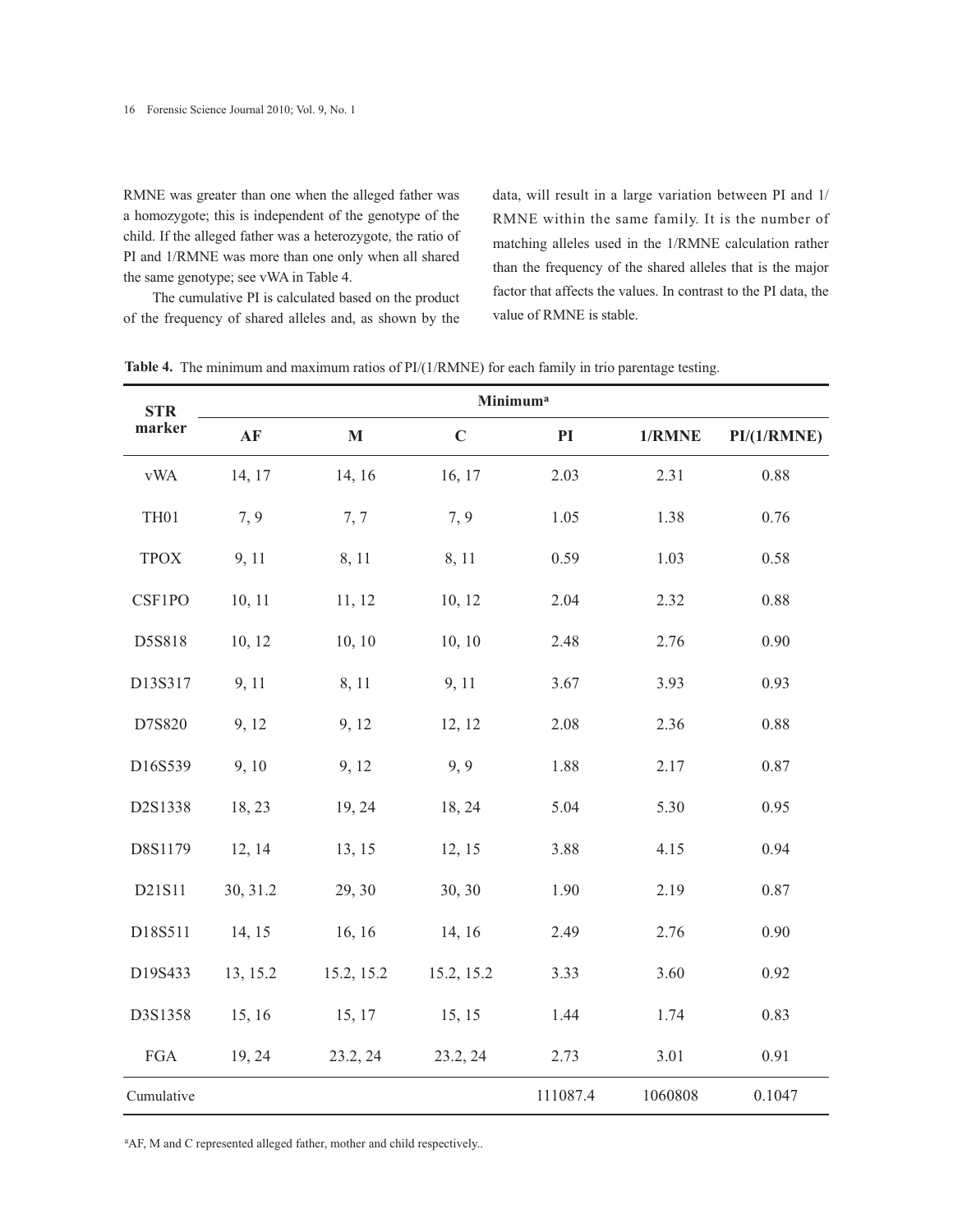| <b>STR</b>                | Maximum <sup>a</sup> |             |             |               |           |             |  |  |  |  |
|---------------------------|----------------------|-------------|-------------|---------------|-----------|-------------|--|--|--|--|
| marker                    | AF                   | $\mathbf M$ | $\mathbf C$ | $\mathbf{PI}$ | $1/RMNE$  | PI/(1/RMNE) |  |  |  |  |
| $\ensuremath{\text{vWA}}$ | 14, 19               | 14, 19      | 14, 19      | 3.05          | 1.82      | 1.67        |  |  |  |  |
| TH <sub>01</sub>          | 9, 9                 | 7,7         | 7, 9        | 2.11          | 1.38      | 1.53        |  |  |  |  |
| <b>TPOX</b>               | 8,8                  | 8, 12       | 8, 12       | 1.74          | 1.22      | 1.42        |  |  |  |  |
| CSF1PO                    | 11, 12               | 11, 12      | 11, 11      | 2.05          | 2.34      | 0.88        |  |  |  |  |
| D5S818                    | 10, 11               | 11, 13      | 11, 13      | 1.08          | 1.40      | 0.77        |  |  |  |  |
| D13S317                   | 13, 13               | 12, 13      | 13, 13      | 29.67         | 15.09     | 1.97        |  |  |  |  |
| D7S820                    | 8,8                  | 9, 11       | 8,9         | 7.75          | 4.14      | 1.87        |  |  |  |  |
| D16S539                   | 11, 11               | 9, 12       | 9, 11       | 3.74          | 2.16      | 1.73        |  |  |  |  |
| D2S1338                   | 19, 21               | 20, 22      | 19, 22      | 2.63          | 2.91      | 0.90        |  |  |  |  |
| D8S1179                   | 12, 12               | 12, 13      | 12, 12      | 7.76          | 4.15      | 1.87        |  |  |  |  |
| D21S11                    | 28, 30               | 27, 29      | 28, 29      | 9.42          | 9.67      | 0.97        |  |  |  |  |
| D18S511                   | 14, 19               | 13, 15      | 13, 19      | 13.70         | 13.95     | 0.98        |  |  |  |  |
| D19S433                   | 12, 12               | 14, 14.2    | 12, 14.2    | 28.01         | 14.26     | 1.96        |  |  |  |  |
| D3S1358                   | 16, 16               | 15, 17      | 16, 17      | 3.22          | 1.91      | 1.69        |  |  |  |  |
| ${\rm FGA}$               | 23, 24               | 22, 22      | 22, 23      | 2.32          | 2.60      | 0.89        |  |  |  |  |
| Cumulative                |                      |             |             | $1.17E + 10$  | 156350754 | 74.82       |  |  |  |  |

**Table 4. (continued)**

## **Conclusions**

This study establishes a model for analyzing the variations in the distribution for PI and RMNE values in parentage testing on forensic science or clinical medicine. The distributions were obtained for the PI and RMNE data using 1,244 virtual families. The distribution of PI /(1/RMNE) for duo families was more dispersed than that for trio families highlighting the effect that different mathematic methods will have on the results using either of these tests; this is especially in the duo cases. These data highlight the benefit of being able to create large virtual populations to undertake these types of test as well as illustrating the problems with linking a child to a parent. The study further